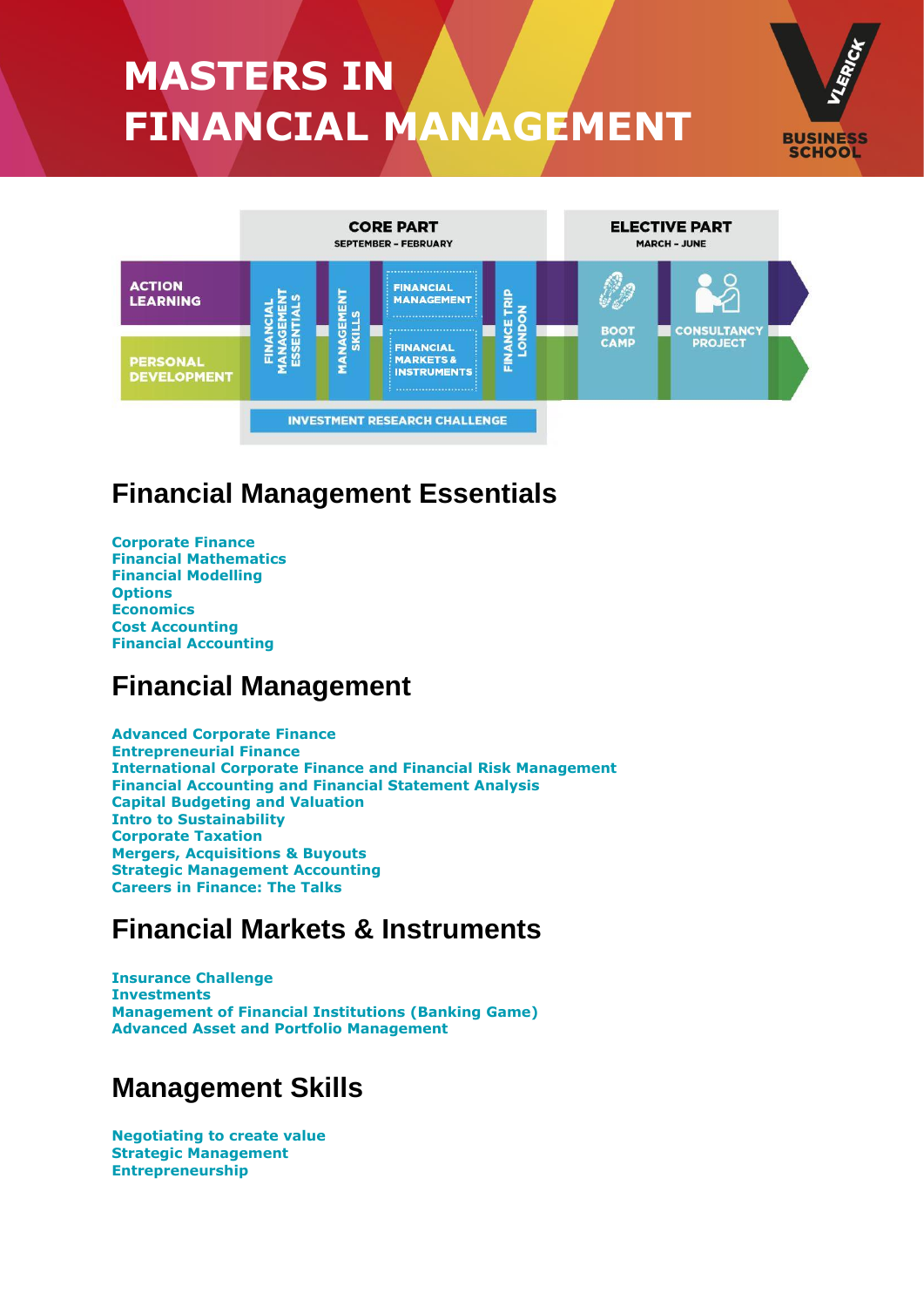**[Management](#page-9-1) Skills Seminar [Career](#page-9-2) Skills My Vlerick [Development](#page-10-0) Portfolio (MyVDP) [Presentation](#page-10-1) Skills Diversity & [Inclusion](#page-10-2) Track**

## **Action Learning**

**London [Finance](#page-11-0) Trip [Amsterdam](#page-11-1) Finance Trip [Investment](#page-11-2) Research Challenge (IRC) IMEx – Integrated [Management](#page-11-3) Exercise [Banking](#page-7-0) Game [Consultancy](#page-12-0) Project**

## **Boot camp**

**Code Camp: Programming for Business Data Science for Finance and Strategy Digital Transformation Global Supply Chain Strategy Strategic Innovation: FinTech Strategic Innovation: Healthcare Strategic Innovation: Renewable Energy Strategic Innovation: Retail & Marketing of FMCG Strategy Consulting Sports Business & Digital Innovation**

## **Financial Management Essentials**

### <span id="page-1-0"></span>**[Corporate](javascript:;) Finance**

### **What?**

- Interpret and critically assess financial statement data
- Identify drivers of working capital management
- Construct a financial plan
- Calculate a firm's cost of capital
- Select value-creating investment projects based upon various capital budgeting techniques

### **How?**

- By providing students with a solid knowledge of the fundamental concepts and tools in corporate finance that will allow individuals to intelligently solve practical business problems
- By looking at several real-life examples, there will be a strong emphasis on intuition and applicability
- By combining a discussion of theory with the use of problems and mini case studies through lectures which will be conducted in an interactive manner
- Through input from the class which in order to bring real experience and testimony into the debate so that the fit between theory and reality can be well understood

### **Course holder:** Prof Dr Mathieu [Luypaert](https://www.vlerick.com/en/research-and-faculty/faculty/mathieu-luypaert)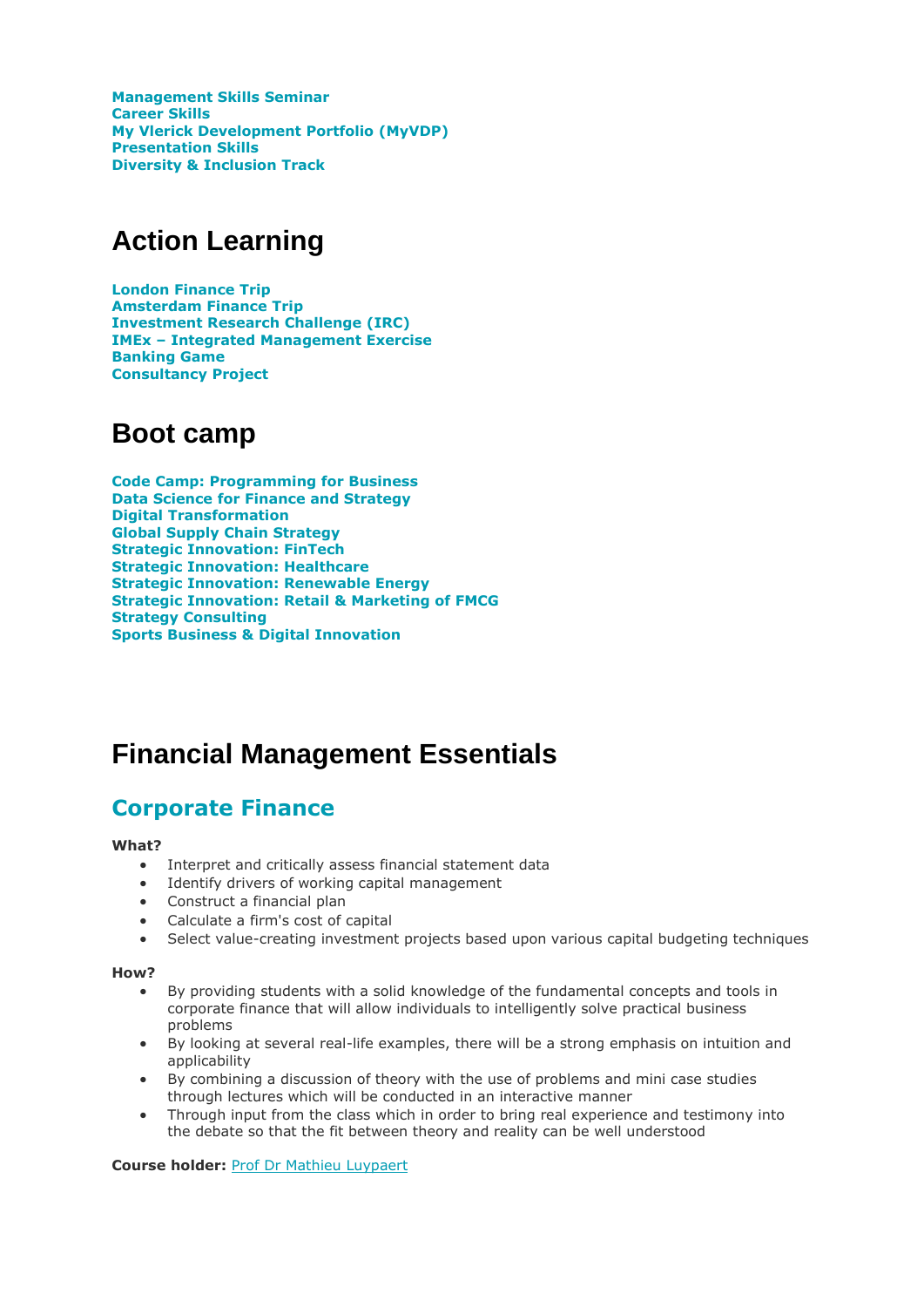## <span id="page-2-0"></span>**Financial [Mathematics](javascript:;)**

### **What?**

- Understand how the value of money can move back and forth in time
- Apply present and future value calculations to simple but realistic cases
- Evaluate the value of an annuity
- Create a framework that supports future courses of corporate finance

#### **How?**

- By discussing many practical examples
- By solving many in class exercises
- By a guest speaker that will explain the practical use of the time value of money

### **Course holder:** Prof Dr David [Veredas](https://www.vlerick.com/en/research-and-faculty/faculty/david-veredas)

### <span id="page-2-1"></span>**Financial [Modelling](javascript:;)**

### **What?**

- Use and structure (financial) models through the usage of Excel
- Build reliable and efficient models that will facilitate computational work
- Avoid repetitive & boring work
- Apply tips, tricks & avoid common pitfalls

#### **How?**

- By completing many practical examples yourself based on real-life models
- By having refreshed the most common formulas, reporting tools, sensitivity tools

**Course holder:** Mr Kenneth Depuydt, CFA

### <span id="page-2-2"></span>**[Options](javascript:;)**

#### **What?**

- Understand the different types of option contract that are available and how they can be used in practice
- Calculate the price and intrinsic value of option contracts
- Evaluate the risks and returns associated with using option contracts

#### **How?**

- Through the focus on the practical application of option contracts. This will be supported by a guest lecture, from an experienced practitioner
- By discussing information on real world option contracts and prices will in class, including information from Bloomberg
- Through interactive quizzes and marks for participation

**Course holder:** Prof Dr [Simon](https://www.vlerick.com/en/research-and-faculty/faculty/simon-ashby) Ashby

### <span id="page-2-3"></span>**[Economics](javascript:;)**

### **What?**

- Understand the theoretical background and practical consequences of selected economic topics
- Understand why and how economic analysis can lead to apparently contradictive conclusions
- Understand the basic drivers of economic life today, and their consequences for the future

- Discussion of actual economic/political developments in class
- Research and presentations by groups of student about actual challenges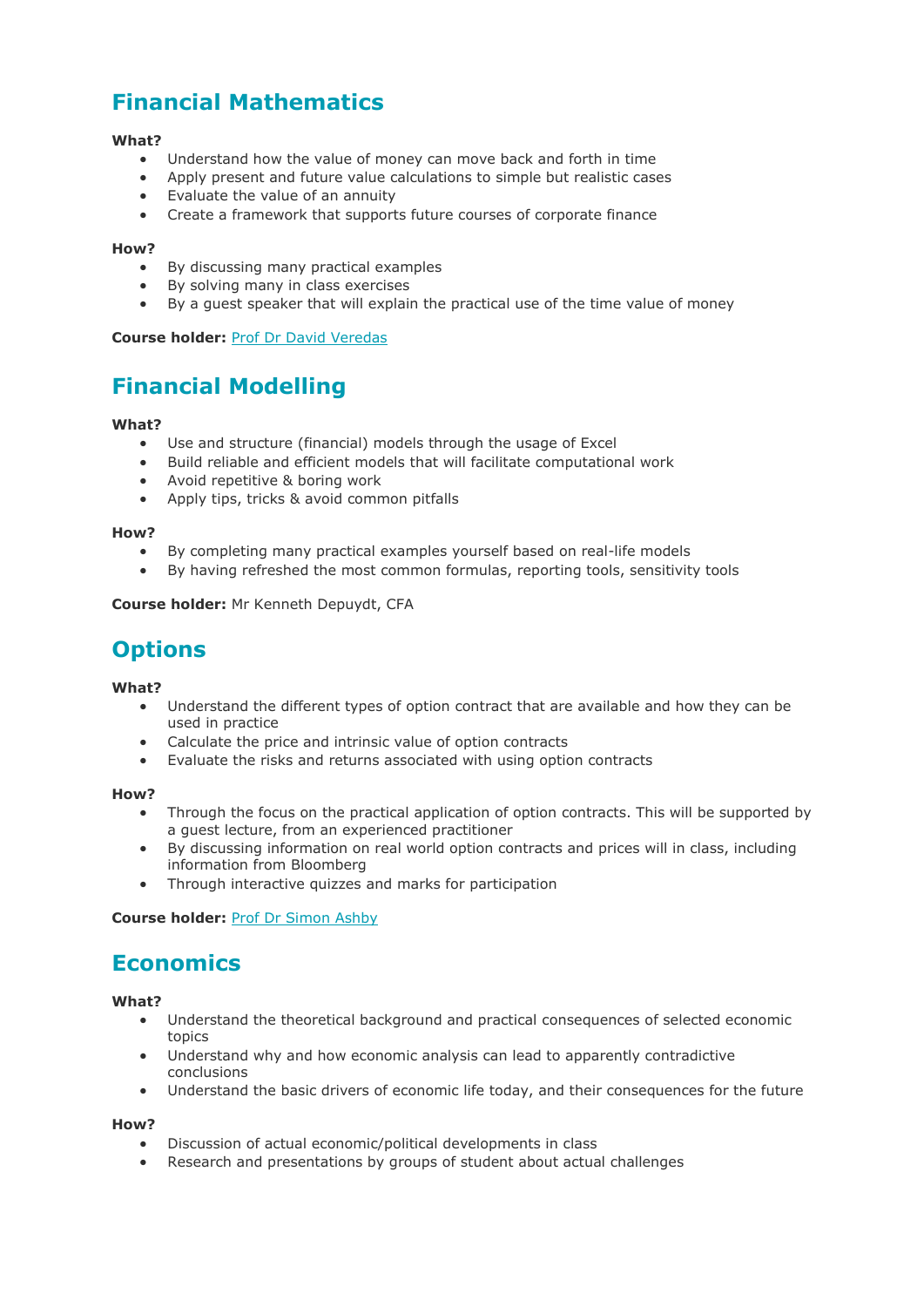• Reading of the international economic newspapers and reviews such as the Financial Times and The Economist

**Course holder:** Mr Freddy Van den [Spiegel](https://www.vlerick.com/en/research-and-faculty/faculty/freddy-van-den-spiegel)

### <span id="page-3-0"></span>**Cost [Accounting](javascript:;)**

### **Why you need this course:**

- Understand the meaning and relevance of key cost accounting concepts
- Use cost accounting information to make decisions-included decisions related to strategy formulations, research and development, production planning, and pricing, among others
- Use Excel to analytically solve cost accounting problems

### **How?**

- By discussing many practical examples and real-world applications in various industries
- Through short assignments and business cases, you will be able to absorb and master the course material in manageable pieces

**Course holder:** Prof Dr Kristof [Stouthuysen](https://www.vlerick.com/en/research-and-faculty/faculty/kristof-stouthuysen)

### <span id="page-3-1"></span>**Financial [Accounting](javascript:;)**

### **What?**

- Understand the meaning and relevance of key concepts in accounting
- Develop the skills needed to analyse and interpret financial reports or financial statements in an international context

### **How?**

- By discussing many practical examples and real-world applications
- Through formative assignments and online exercises with immediate feedback (MyLab Accounting), students will be able to absorb and master the course material in manageable pieces

**Course holder: Prof Dr Kristof [Stouthuysen](https://www.vlerick.com/en/research-and-faculty/faculty/kristof-stouthuysen)** 

## **Financial Management**

### <span id="page-3-2"></span>**Advanced [Corporate](javascript:;) Finance**

### **What?**

- Interpret financial statements, reports and press releases to evaluate firms' financial performance and risk
- Judge the role of information asymmetries and conflicts of interest in the world of finance
- Identify flaws in valuation methods, construct proper valuation models and defend assumptions and input parameters deployed
- Evaluate and investigate various financing alternatives and a wide range of financial management decisions
- Critically analyse the financial press

- Through active class participation and presenting your analysis and perspectives
- Through a series of Corporate Finance in the News overviews
- Through combination of case work, in-class exercises, group discussions and tackling *What is wrong here?* questions, guest lectures and practitioner testimonials
- By writing and presenting a Final Masterpiece pushing you to critically judge a transaction, event or theme in corporate finance, and provide an in-depth financial statement analysis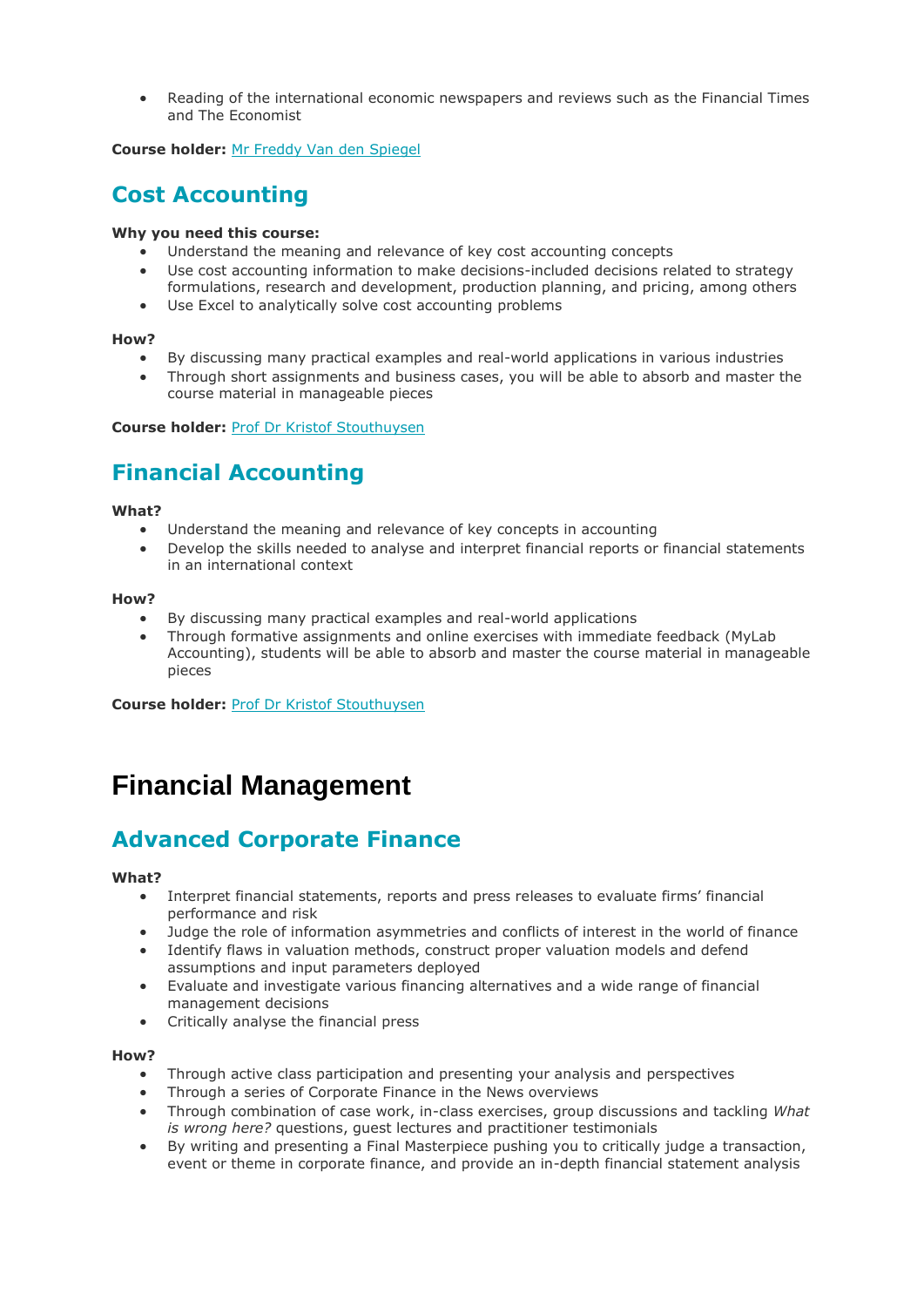• By completing Bloomberg Market Concepts, an e-learning course that provides a visual introduction to the financial markets (Economics, Currencies, Fixed Income and Equities) woven together from Bloomberg data, news, analytics and television

**Course holder:** Prof Dr Wouter De [Maeseneire](https://www.vlerick.com/en/research-and-faculty/faculty/wouter-de-maeseneire)

### <span id="page-4-0"></span>**[Entrepreneurial](javascript:;) Finance**

### **What?**

- Develop a financing strategy for an ambitious entrepreneurial start-up
- Apply appropriate valuation techniques for entrepreneurial companies
- Understand how future dilution and liquidation preferences impact initial valuations
- Analyse an investor's proposed contract

### **How?**

- By analysing and discussing real cases, discussions with entrepreneurs and investors
- Through developing a full financing strategy (including valuations and potential investors) for a real entrepreneurial venture currently in fundraising mode

**Course holder:** Prof Dr Sophie [Manigart](https://www.vlerick.com/en/research-and-faculty/faculty/sophie-manigart)

### <span id="page-4-1"></span>**[International](javascript:;) Corporate Finance and Financial Risk [Management](javascript:;)**

### **What?**

- Understand the nature of financial risks
- Apply financial products for risk management
- Evaluate the effect of hedging financial risks in the balance sheet
- Create a framework for efficient capital budgeting

### **How?**

- By discussing many practical examples
- Through in-class discussion of press articles and cases

**Course holder:** Prof Dr David [Veredas](https://www.vlerick.com/en/research-and-faculty/faculty/david-veredas)

**Course co-taught with:** Prof. Dr. [Simon](https://www.vlerick.com/nl/research-and-faculty/faculty/simon-ashby) Ashby - Prof. Dr. [Lieven](https://sites.google.com/site/lievenbaele/) Baele

### <span id="page-4-2"></span>**Financial [Accounting](javascript:;) and Financial Statement Analysis**

### **What?**

- Understand the history of the accounting approaches, opposing common law and civil code accounting environment
- Have an holistic view (accounting and finance) of different topics: analysis of the assets, stocks, claims, financial instruments, reserves, pension liabilities, stock options, deferred taxes, EPS, leasing etc.
- Formulate an appreciation on the enterprise financial situation

### **How?**

- By becoming different observers of accounting and developing of your intuition
- By understanding financial markets and their accounting translation
- By apprehending the mechanism and appraisal of financial statements
- By understanding in an intuitive way the most complex financial, instruments with regards to their accounting treatment
- Through a sound knowledge of the most current accounting topics

### **Course holder:** Prof Dr Bruno [Colmant](https://www.vlerick.com/en/research-and-faculty/faculty/bruno-colmant)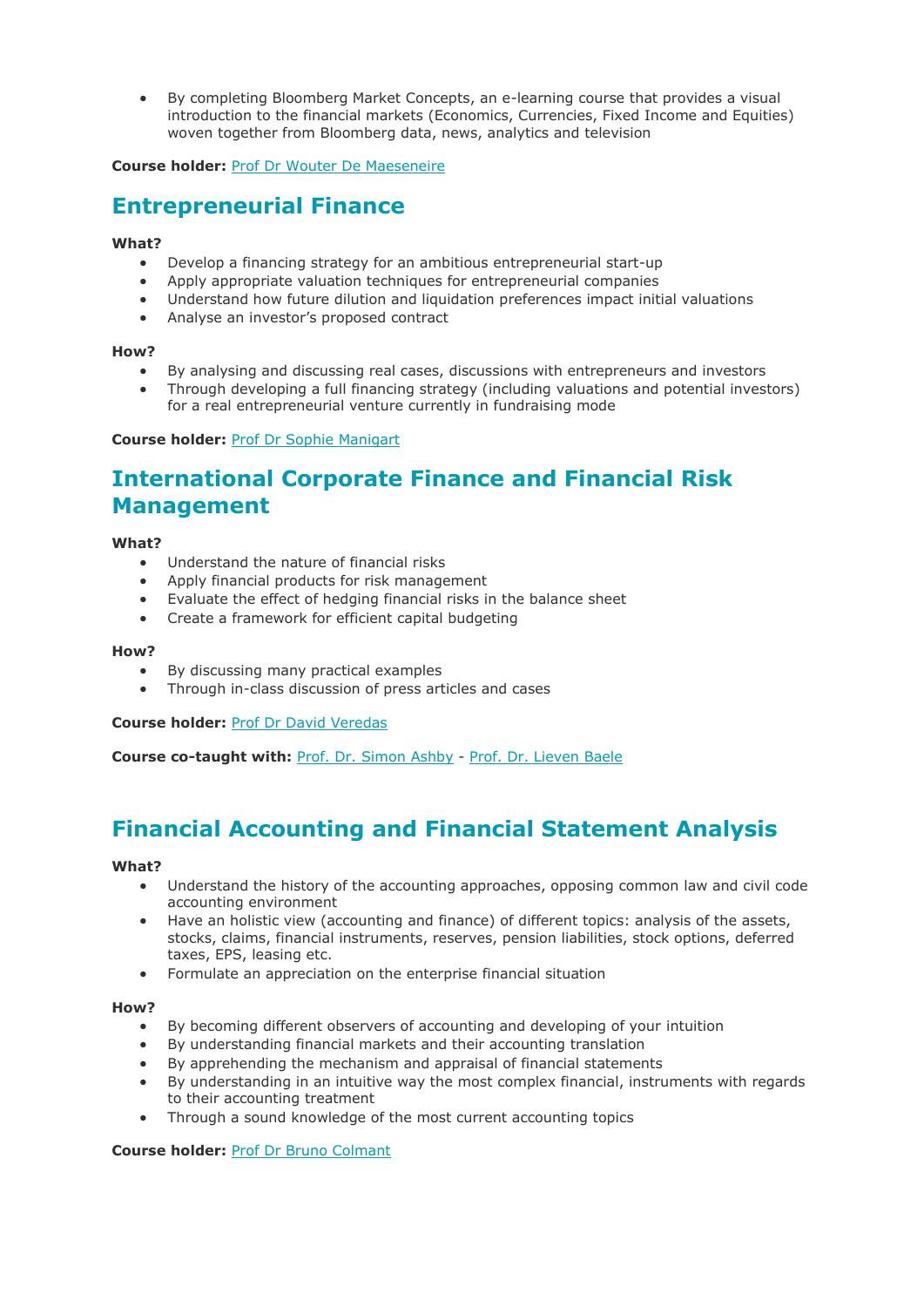## <span id="page-5-0"></span>**Capital [Budgeting](javascript:;) and Valuation**

### **What?**

- Interpret financial statements and extract information relevant for company valuation
- Explain why a sound capital budgeting process is critical for maximizing shareholder value, and develop (finetune) it for your organization
- Identify flaws of traditional project and company valuation techniques
- Apply proper valuation methods and defend your assumptions and input parameters deployed
- Critically judge valuation models built by others

### **How?**

- Through active class participation and presenting your analysis and perspectives
- Through a combination of case-based lectures, in-class exercises, group discussions and tackling *What is wrong here?* Questions
- By involving two practitioners who will be teaching the majority of classes, and who will bridge valuation theory to practice
- By making and presenting a company valuation (Meditools) and drafting an equity analyst report (Investment Research Challenge/IRC)
- By providing, on an individual basis, critical, detailed and constructive feedback on a valuation report of your peers

### **Course holder:** Prof Dr Wouter De [Maeseneire](https://www.vlerick.com/en/research-and-faculty/faculty/wouter-de-maeseneire)

### <span id="page-5-1"></span>**Intro to [Sustainability](javascript:;)**

### **What?**

- Discuss, explore and clarify the content, meaning and different dimensions of (strategic) **CSR**
- How can CSR be integrated in different management disciplines such as performance management, reporting, HRM, supply chain management, marketing, etc.
- Discussing and explaining how and to what extent CSR can lead to innovation in products and services
- Explore whether and to what extent CSR can lead to a competitive advantage

**Course holder:** Prof Dr Xavier Baeten

### <span id="page-5-2"></span>**[Corporate](javascript:;) Taxation**

### **What?**

- Spot corporate tax issues and raise relevant tax questions when reviewing cross-border group structures, financings or restructurings of multinational groups
- Understand the distinction between acceptable and aggressive tax planning
- Apply a road map in examining a cross-border structure from a corporate tax perspective

### **How?**

By reviewing and discussing many practical examples in class

**Course holder:** Wim Wuyts

### <span id="page-5-3"></span>**Mergers, [Acquisitions](javascript:;) & Buyouts**

### **What?**

- Identify various drivers behind M&A transactions
- Execute a valuation exercise of takeover targets
- Implement and critically assess payment and financing structures
- Measure M&A success
- Identify value creation potential in buyout transactions.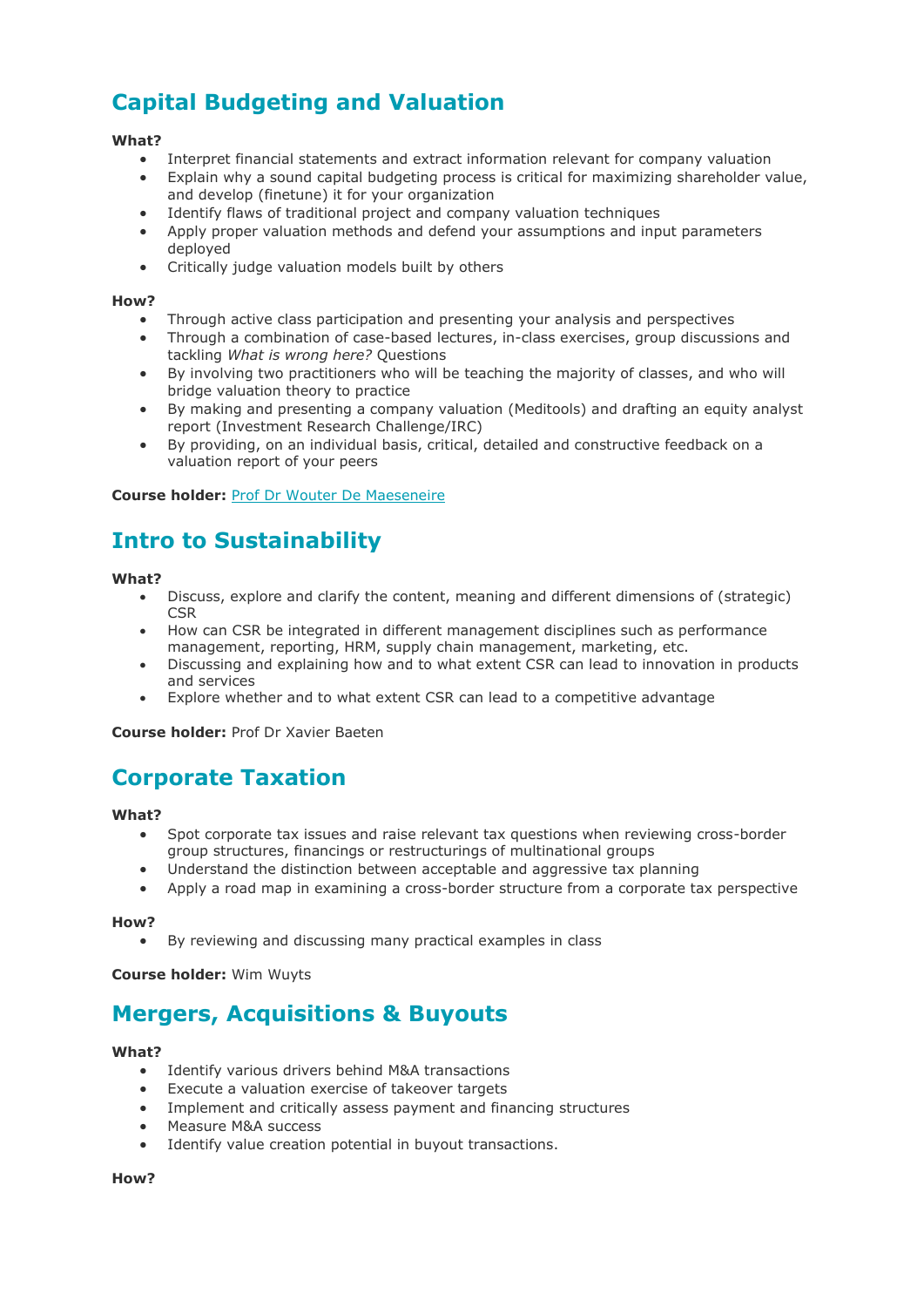- Through interactive lectures that will combine a discussion of theory with the use of cases and real-life examples
- Through a business simulation during the final two sessions of this elective, where you will work on the different steps in an M&A process

**Course holder:** Prof Dr Mathieu [Luypaert](https://www.vlerick.com/en/research-and-faculty/faculty/mathieu-luypaert)

### <span id="page-6-0"></span>**Strategic [Management](javascript:;) Accounting**

### **What?**

- Rely on a sound basic literacy in managerial accounting and its strategic use. Literacy refers to both "reading" (understanding) and "writing" (doing). Therefore, the course emphasizes and trains you in two aspects: the sound conceptual understanding of the fundamentals of managerial accounting and the clever application of the discipline's essential tool kit
- Appreciate that managerial accounting is about much more than numbers. It is "the forgotten leadership discipline". This is so because accounting numbers like revenues, costs, and profits do not manage themselves – people manage them, and people are managed with them

### **How?**

- By discussing many practical examples and real-world applications in various industries
- Through short structured assignments, business cases and simulations, you will be able to absorb and master the course material in manageable pieces
- Through role playing sessions where you will present your key decisions to the board of directors of the case company (a role that is played by the lecturer)

### **Course holder:** Prof Dr Kristof [Stouthuysen](https://www.vlerick.com/en/research-and-faculty/faculty/kristof-stouthuysen)

### <span id="page-6-1"></span>**Careers in [Finance:](javascript:;) The Talks**

### **What?**

- Develop further insight in personal career ambitions what kind of jobs are out there, which positions and industries are (not) appealing to me, and what are routes to land my dream job
- Design an appropriate career track and strategy
- Appraise the importance of networking
- Compare finance theory and practice

### **How?**

- Through a multitude of testimonials, not only talking about current challenges in various fields of finance but mainly focusing on career-related matters
- By solving and presenting a M&A case
- By networking with company representatives and alumni

**Course holder:** Prof Dr Wouter De [Maeseneire](https://www.vlerick.com/en/research-and-faculty/faculty/wouter-de-maeseneire)

## **Financial Markets & Instruments**

### **[Insurance](javascript:;) Challenge**

### **[What?](javascript:;)**

- [Explain the nature of the insurance business](javascript:;)
- [Classify the different business lines and operations of an insurer](javascript:;)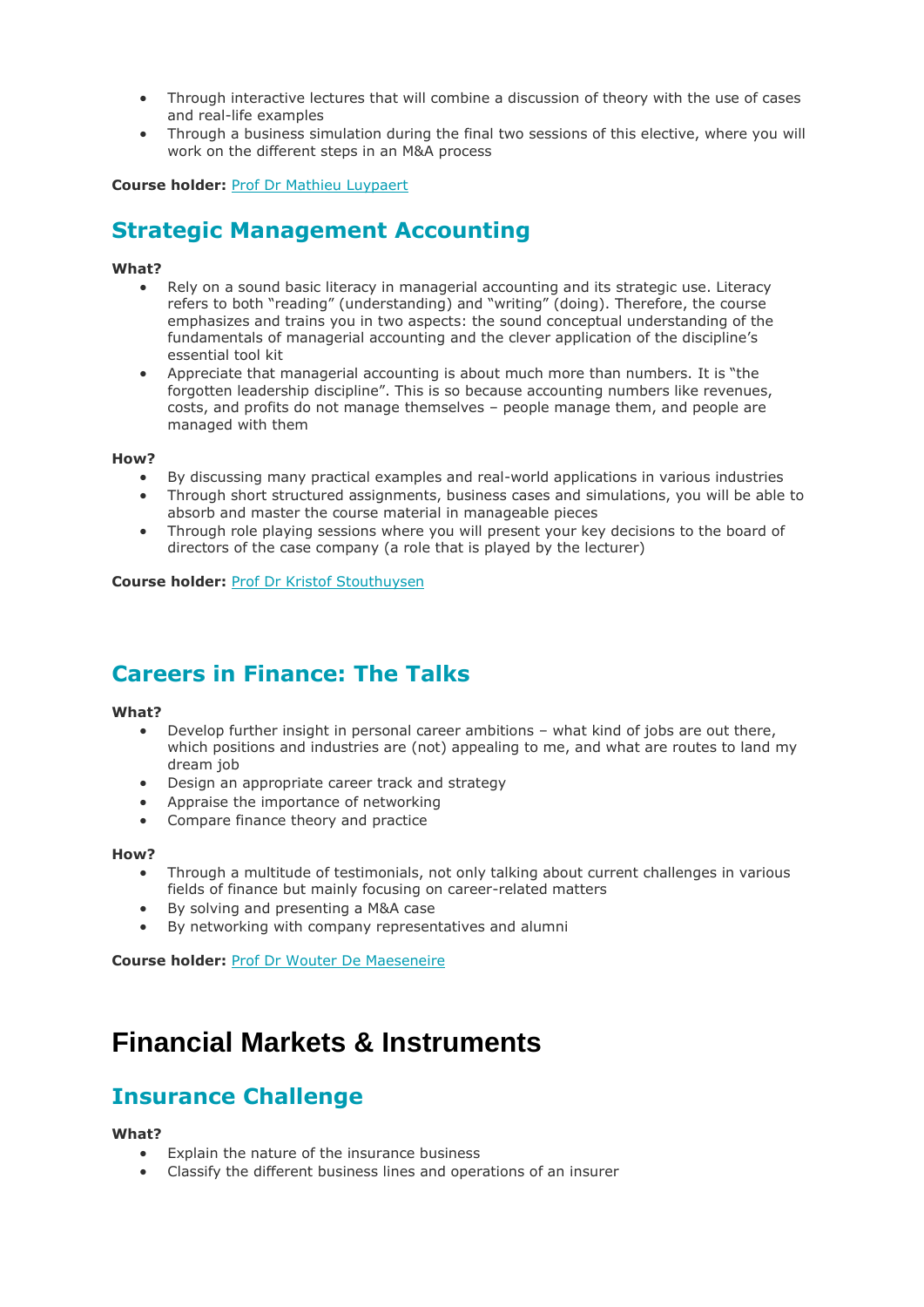- [Asses the risk management of insurers](javascript:;)
- [Appraise the balance sheet of an insurance company](javascript:;)

### **[How?](javascript:;)**

- [Through team work where you will be grouped as a "management team", each team](javascript:;)  [representing an insurance company](javascript:;)
- [The simulation produces a realistic set of market variables that affect insurers](javascript:;)
- [The teams make their decisions under uncertainty macroeconomic, financial, and weather](javascript:;)  [conditions. The teams experience the implications of their decisions](javascript:;)
- [The knowledge required to manage an insurance company will be co-developed by the](javascript:;)  [professors and the students](javascript:;)
- The participants will them have the unique opportunity to apply what they have learnt in [the classroom towards managing their insurance company](javascript:;)

**Course holder:** Prof Dr David [Veredas](javascript:;)

### **[Investments](javascript:;)**

### **[What?](javascript:;)**

- [Explain the main investment processes and discuss their opportunities and challenges](javascript:;)
- [Give a full overview of traditional investment categories: stocks, bonds and money](javascript:;)  [markets and their distinct investment characteristics](javascript:;)
- [Look at pricing of the different investment categories from a theoretical and a practical](javascript:;)  [perspective](javascript:;)
- [Bring these financial products together with the purpose of forming portfolios using](javascript:;)  [modern portfolio theory](javascript:;)
- [Discuss the different investment philosophies and their consequences](javascript:;)

### **[How?](javascript:;)**

- By reflecting on how investing in the 'real world' is practiced: it will be intense, direct, [practical and relevant. Therefore, you'll get some recommended readings and you will](javascript:;)  have to keep [up with the financial/economic news during this course](javascript:;)
- [By keeping up with the financial news; big picture things. E.g. are the major economies](javascript:;)  [expanding or contracting, do bellwether companies beat their revenue/profit forecasts or](javascript:;)  not, what are the major [central banks' interest rates, is inflation a problem…](javascript:;)
- [Through dynamic sessions such as cold-calling and foster discussions](javascript:;)

**Course [holder:](javascript:;)** Prof [Simon](javascript:;) Ashby

### <span id="page-7-0"></span>**[Management](javascript:;) of Financial Institutions (Banking Game)**

### **[What?](javascript:;)**

- [Understand the financial management decisions that are made by banks and how different](javascript:;)  [decision strategies can affect profits, risk and shareholder value](javascript:;)
- [Apply a knowledge of financial decision making to four different banking sectors: retail,](javascript:;)  [commercial, private and investment](javascript:;)
- [Examine how bank financial management decisions are affected by regulation \(Basel\) and](javascript:;)  [competition with other banks](javascript:;)
- [•](javascript:;) [Formulate a strategy for creating shareholder value within a full service \(universal\) bank](javascript:;)

- [By playing a realistic banking simulation game, competing against rival banks to generate](javascript:;)  [a strong financial performance and share price, while at the same time ensuring that you](javascript:;)  [do not take excessive risks](javascript:;)
- [Through sessions that blend theory and practice, coupled with time to](javascript:;) play the game and [present on your performance at the end](javascript:;)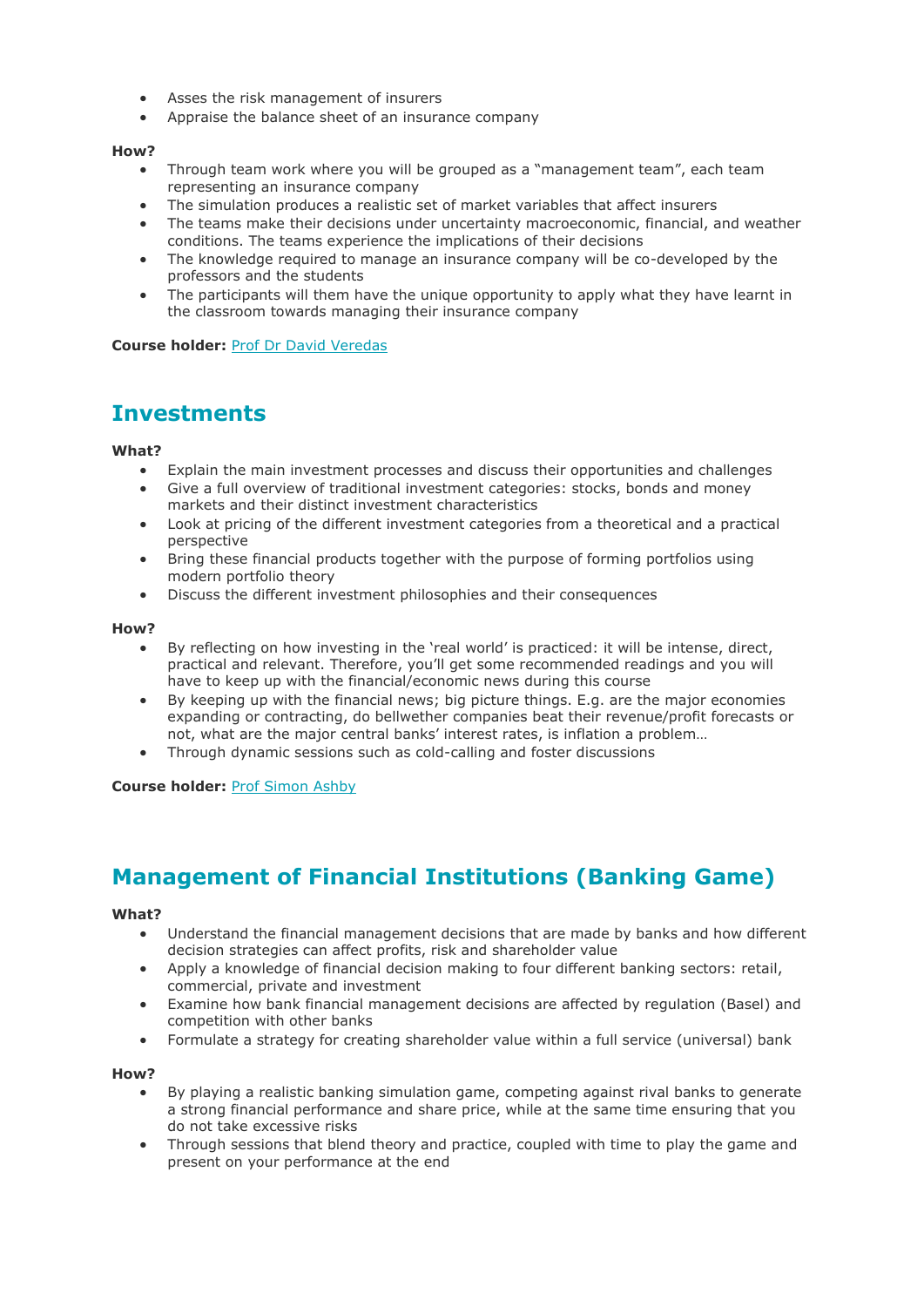• [Through lecture sessions are often delivered by experts who combine an academic](javascript:;)  [knowledge of banking with experience working in banks](javascript:;)

**Course [holder:](javascript:;)** Prof Dr [Simon](https://www.vlerick.com/en/research-and-faculty/faculty/simon-ashby) Ashby

### <span id="page-8-0"></span>**Advanced Asset and Portfolio [Management](javascript:;)**

### **[What?](javascript:;)**

- [Understand how the asset management industry works and what private and institutional](javascript:;)  [clients' needs are](javascript:;)
- [Formulate an investment philosophy as the basis of sound investment strategies](javascript:;)
- [Distinguish between different investment styles](javascript:;)
- [Identify, avoid and benefit from behavioural pitfalls](javascript:;)
- [Build investment portfolios using sophisticated techniques](javascript:;)

### **[How?](javascript:;)**

- [Through numerous testimonies by 5 experienced visiting professionals with proven](javascript:;)  [outstanding performance track records](javascript:;)
- [Through intense interaction with the two teachers, both of which have leading positions in](javascript:;)  [the asset management industry](javascript:;)
- [•](javascript:;) [By combining theoretical courses with hands-on exercises in excel](javascript:;)

**Course holder:** Prof Dr Jan [Longeval](javascript:;) - Mr [Frederiek](javascript:;) Van Holle

## **Professional Management Skills**

### <span id="page-8-1"></span>**[Negotiating](javascript:;) to create value**

### **What?**

- Distinguish between the taking of positions and the exploration of interests in negotiation
- Apply creativity to find integrative solutions to difficult negotiation situations
- Communicate more effectively in negotiation
- Prepare better for future negotiations
- Manage the three dimensions of negotiation more consciously

### **How?**

• Through a series of simulations, exercises and cases that increase in complexity over the course

**Course holder**: Prof Dr David [Patient](https://www.vlerick.com/en/find-faculty-and-experts/david-patient/)

### <span id="page-8-2"></span>**Strategic [Management](javascript:;)**

### **What?**

- Structure your strategic analysis
- Critically evaluate existing strategies from an outside perspective
- Make recommendations on how to improve the strategy
- Substantiate your financial forecasts and decisions with strategic aspects

### **How?**

• By working on case studies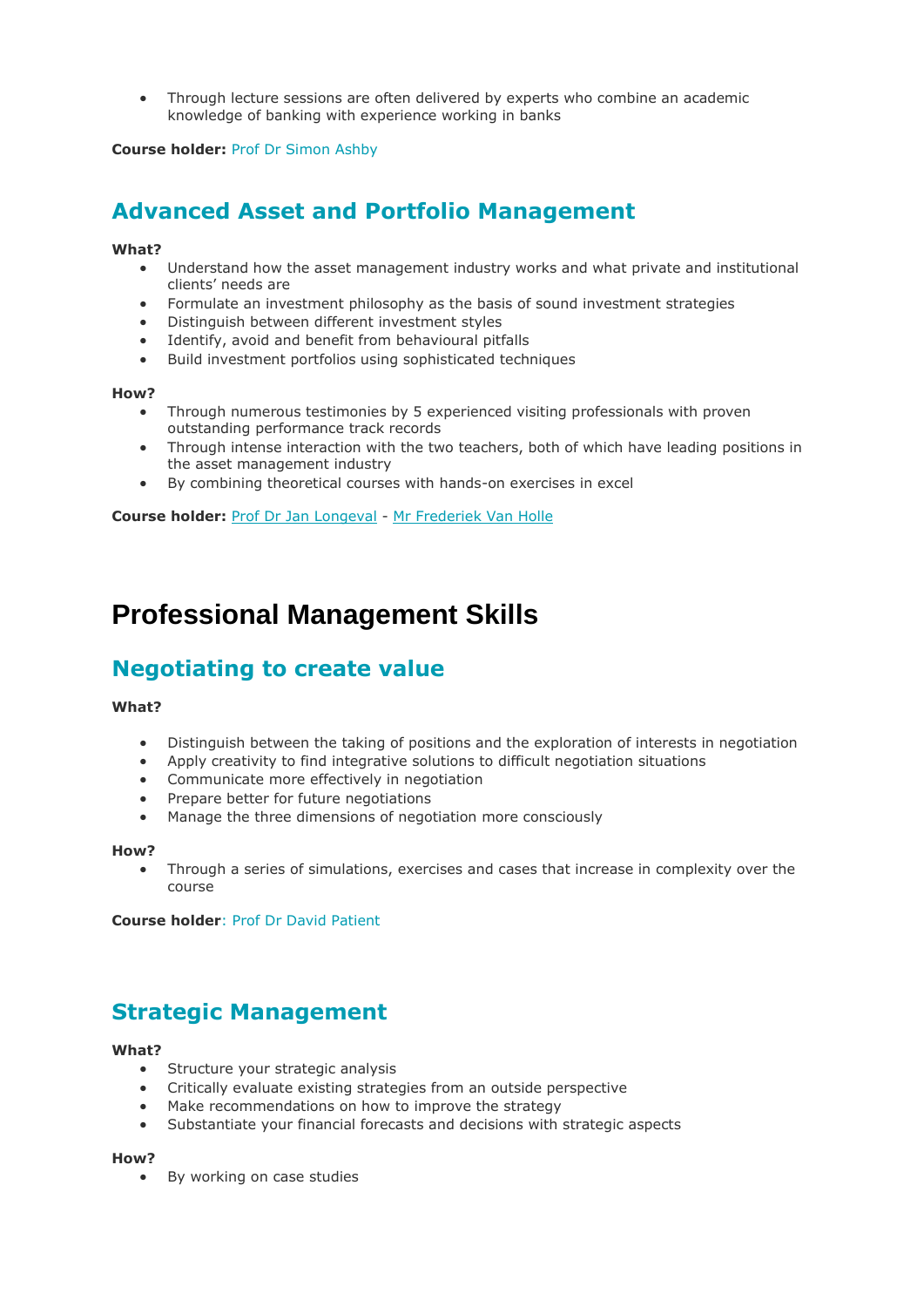- By discussing real-life and current examples
- By tackling and defending your own strategy assignment

### **Course holder:** Prof Dr [Kerstin](https://www.vlerick.com/en/find-faculty-and-experts/kerstin-fehre/) Fehre

### <span id="page-9-0"></span>**[Entrepreneurship](javascript:;)**

### **What?**

- Explore and identify new venture opportunities in a more systematic way
- Understand the importance of a business model for new venture creation
- Evaluate the viability of a new venture idea
- Understand how to finance a new venture
- Develop and present a business case for a new venture

### **How?**

- By tapping into entrepreneurial experiences as much as possible In order to maximize your learning regarding the process of entrepreneurship
- By providing hands-on learning on what it's like to actually start a company
- By relying on two main resources, in order to contextualize and make some sense of all the entrepreneurial stories we will be discussing:
	- o **The Vlerick Business Creation Toolpack**: http://toolpack.vlerick.com/ This tool pack should give you an overview of the main steps and principles to be followed when setting up a venture. The website also lists several relevant readings, interesting websites and insightful videos.
	- o **The New Venture Proposal Blueprint** which will be included in your course package.

### **Course holder:** Prof [Yannick](https://www.vlerick.com/en/research-and-faculty/faculty/yannick-dillen) Dillen

### <span id="page-9-1"></span>**[Management](javascript:;) Skills Seminar**

### **What?**

- Enhance your personal and professional growth by developing a number of important competencies, both on the individual level (eg knowledge of your own cognitive and interaction style) and the professional level (eg presentation skills, brainstorming skills, communication skills, giving and receiving feedback, intercultural awareness)
- Use some basic theoretical frameworks, practical information and hands-on experiences to reflect on and manage group dynamics and interaction between people

### **How?**

- By working on a real business case and pitching your solution as consultants to the client company
- By reflecting on the team processes while working on the problem, with the help of coaches and the theoretical frames provided

**Course holder:** Prof Dr Karlien [Vanderheyden](https://www.vlerick.com/en/research-and-faculty/faculty/karlien-vanderheyden)

### <span id="page-9-2"></span>**[Career](javascript:;) Skills**

### **What?**

- Pitch your strengths and talents, clarify your career values and energy drivers, and match them with specific jobs and company cultures
- Effectively prepare for the different stages of the job search process in order to successfully land a job that will give you career satisfaction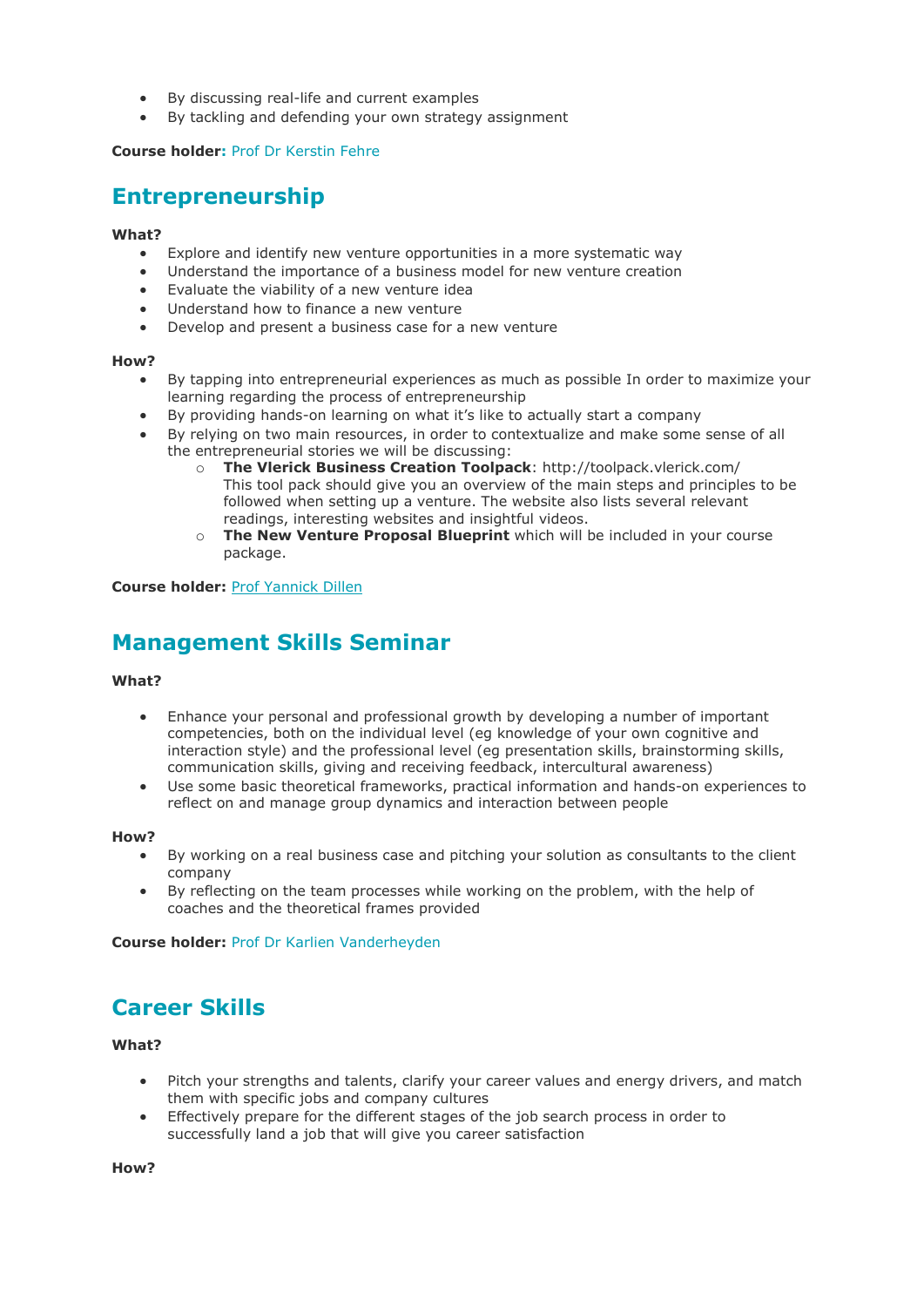- Through a mixture of in-class sessions, coaching in small groups, and many practical exercises
- Through exchanges with practitioners and a diverse group of young and senior Vlerick alumni
- By using the Career Focus Tool, a practical tool that will facilitate your job search

**Course holder:** Ms Veroniek De [Schamphelaere](https://www.vlerick.com/en/research-and-faculty/faculty/veroniek-de-schamphelaere)

### <span id="page-10-0"></span>**My Vlerick [Development](javascript:;) Portfolio (MyVDP)**

### **What?**

- Take the necessary actions to develop and optimise your potential during your Masters at Vlerick and get support from your peers
- Describe your learning process, demonstrate the progress you made, and make it visible by taking charge of your own learning

### **How?**

• By completing a 360° assessment, peer feedback, and individual as well as several (group) coaching moments you will compile a portfolio to enable you to reflect and be critical of yourself, and help you understand your strengths and weaknesses, not only as you define them but also through the eyes of others

#### **Course holder:** Ms Veroniek De [Schamphelaere](https://www.vlerick.com/en/research-and-faculty/faculty/veroniek-de-schamphelaere)

### <span id="page-10-1"></span>**[Presentation](javascript:;) Skills**

### **What?**

- Develop a presentation flow, with an awareness-creating introduction, a main body with clear messages, and an ending that secures the outcomes
- Use slides and other aids as a means of transmitting their messages
- Deliver presentations, aware of their individual appearance and connecting with the audience

#### **How?**

- By trying out your communication and presentation skills in various short exercises
- By developing and performing presentations
- Through direct feedback on the spot to improve your performance

#### **Course holder:** Prof Dr Frank [Goedertier](https://www.vlerick.com/en/research-and-faculty/faculty/frank-goedertier)

### <span id="page-10-2"></span>**Diversity & [Inclusion](javascript:;) Track**

#### **What?**

- Recognise the challenges and grasp the unique opportunities of managing yourself and others in diverse settings
- Understand and articulate the pervasive but often hidden influence of culture on behaviour, particularly with respect to management philosophies and practices
- Heighten your understanding and appreciation of differences between people and also how to manage diversity in order to achieve better results

#### **How?**

• Through experiential exercises, discussion and self-reflection on the many facets of diversity and how we relate to them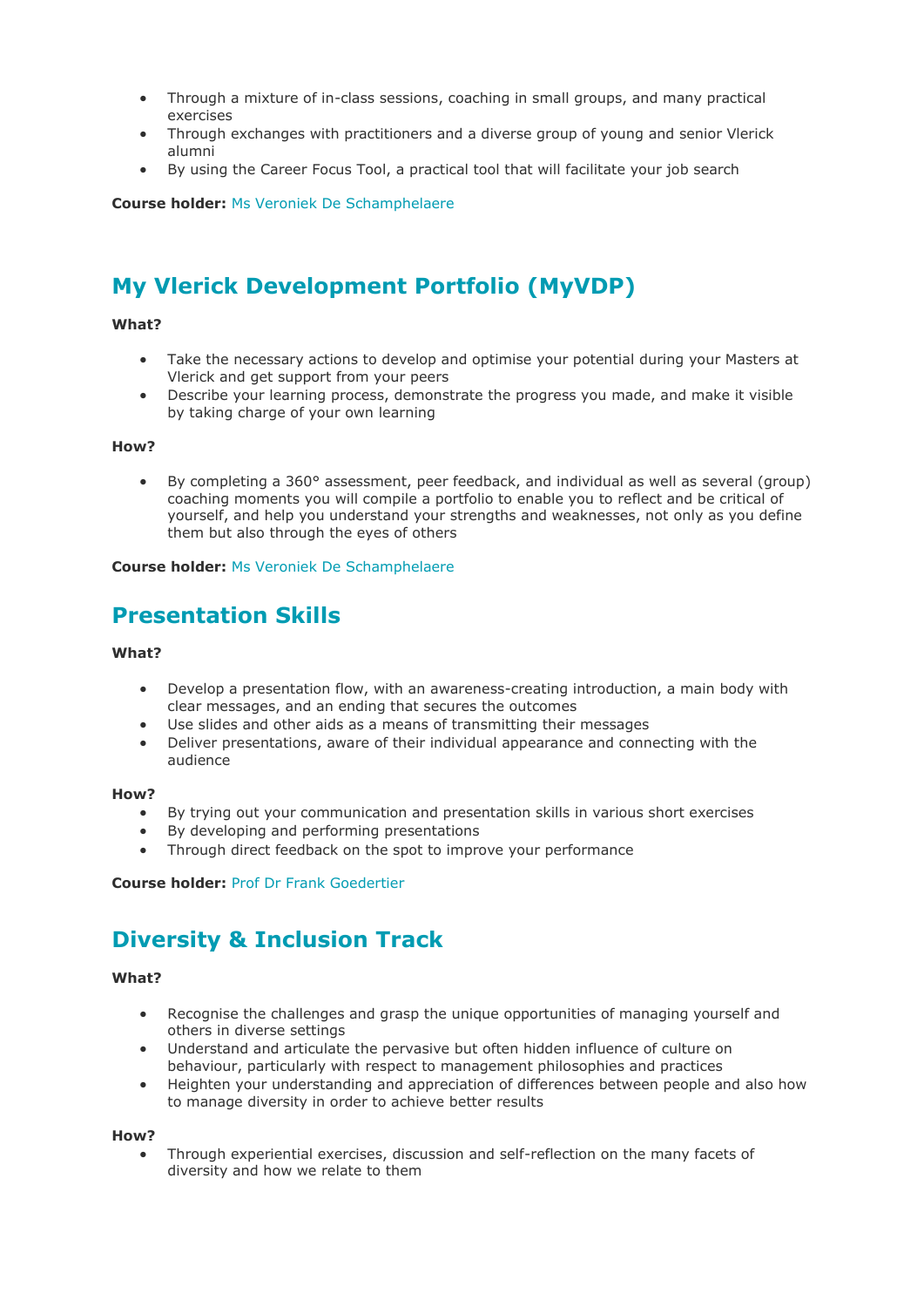• Via a self-paced online tool & resources, leaving more room during the encounter itself to experience

**Course holder:** Prof Dr [Smaranda](https://www.vlerick.com/en/research-and-faculty/faculty/smaranda-boros) Boros

## **Action Learning**

## <span id="page-11-0"></span>**London [Finance](javascript:;) Trip**

### **What?**

- Intensive immersion in the vibrant atmosphere of the City through a mix of visits to toptier companies and financial institutions, fascinating talks, networking, career advice and sightseeing
- Describe and critique how financial institutions and markets operate
- Critically read the financial press and interpret corporate financial communication
- Develop further insight in personal career ambitions
- Appraise the importance of networking

### **How?**

- Through a multitude of company visits and tasting the unique London atmosphere
- By solving and presenting a business case
- By networking with company representatives and alumni
- By experiencing a trading room simulation

### **Course holder:** Prof Dr [Yannick](https://www.vlerick.com/en/research-and-faculty/faculty/yannick-dillen) Dillen

### <span id="page-11-1"></span>**[Amsterdam](javascript:;) Finance Trip**

### **What?**

- Next to major financial hubs like New York and London, Amsterdam also provides rich job opportunities for finance profiles
- Compare finance theory and practice
- Develop further insights into personal career ambitions

### **You'll obtain a hands-on learning experience:**

- Through a multitude of company visits and being exposed to the Amsterdam vibes
- By solving and presenting a business case
- By networking with company representatives and alumni

### **Course holder:** Prof Dr Wouter De [Maeseneire](https://www.vlerick.com/en/research-and-faculty/faculty/wouter-de-maeseneire)

### <span id="page-11-2"></span>**[Investment](javascript:;) Research Challenge (IRC)**

### **What?**

- Be able to act as a sell-side equity analyst
- Write a report that meets the level required by professionals in the industry
- Present and defend your findings in an appealing and convincing way

#### **How?**

- Through this fully action-oriented course and writing a sell-side analyst report
- Providing a clear recommendation for investors to either buy or sell shares of a particular company

### **Course holder:** [Prof. Natalia Matanova](https://www.vlerick.com/en/find-faculty-and-experts/natalia-matanova/)

### <span id="page-11-3"></span>**IMEx – Integrated [Management](javascript:;) Exercise**